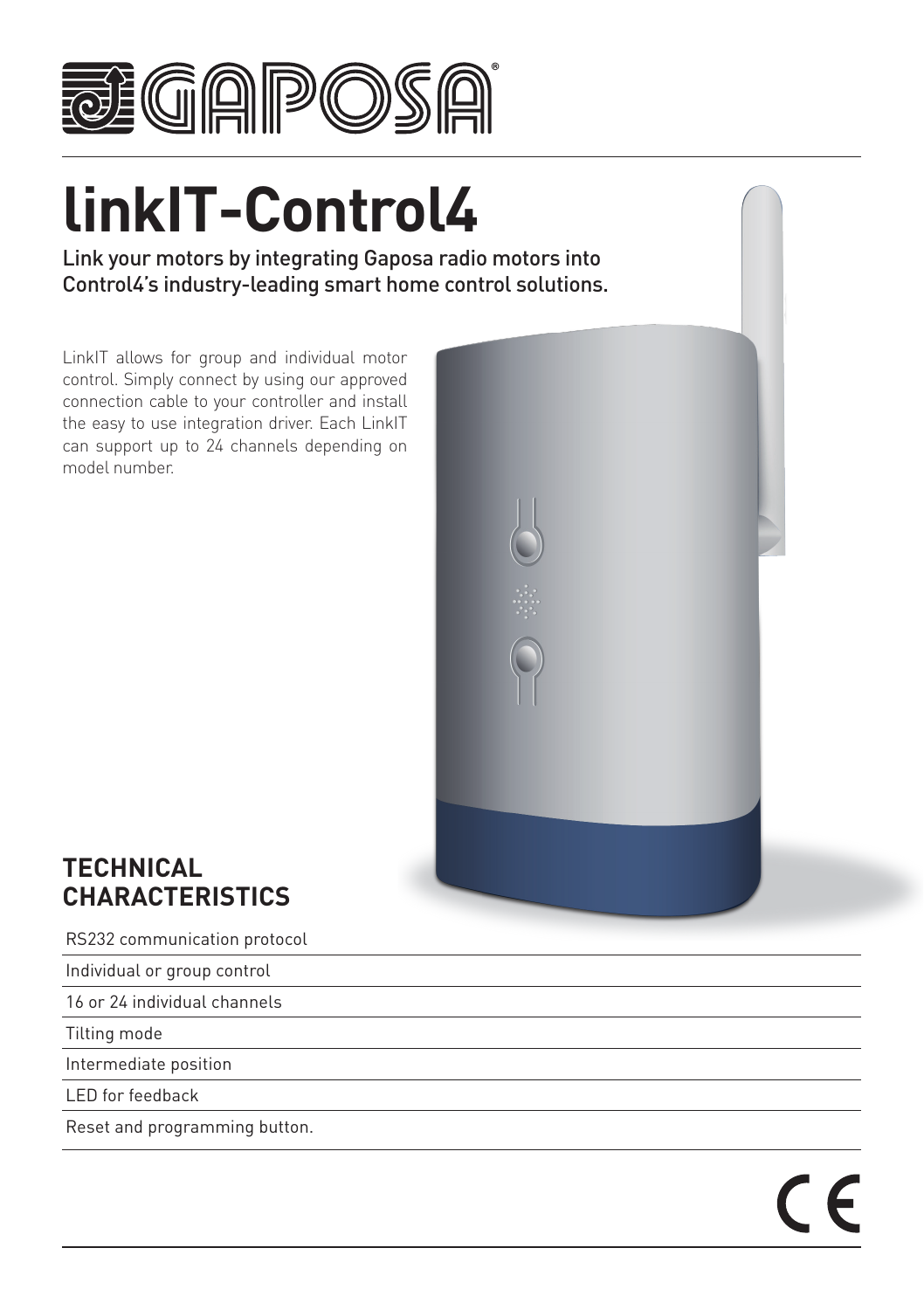## **Hardware**

| Reference       | Channels | Country |
|-----------------|----------|---------|
| linkIT-434-16   |          | USA     |
| linkIT-434-24   | 24       | USA     |
| $linkIT-868-16$ | 16.      | Europe  |
| linkIT-868-24   | 24       | Europe  |

Comes with 2A, 5V micro-USB power supply

It is possible to install more than one LinkIT provided your Controller has the requisite number of RS232 ports or a Remote RS232 - TCP/IP Convertor is used. No daisy chain possible.



| <b>LED status</b> | Green | On first power up                                     |  |  |
|-------------------|-------|-------------------------------------------------------|--|--|
|                   | Red   | When radio transmission is in progress                |  |  |
|                   | Blue  | When the optional wireless/cloud service is connected |  |  |

### **RJ9 – DB9 connection**





female connector rear view

| <b>USAGE</b> | RJ9 PIN | DB9 PIN |
|--------------|---------|---------|
| 5 Volt Power |         | ΝA      |
| <b>TXD</b>   |         |         |
| <b>RXD</b>   |         |         |
| GND          |         |         |

Note: RS232 is transmitted via RJ9 Socket.

Warning: check for crossover of pins 2 & 3 depending on the equipment used.

5V Pin is optional and is provided to allow LinkIT to be powered via the RJ9 socket.

This is for advanced installation only and should not be used alongside the 5V micro USB input.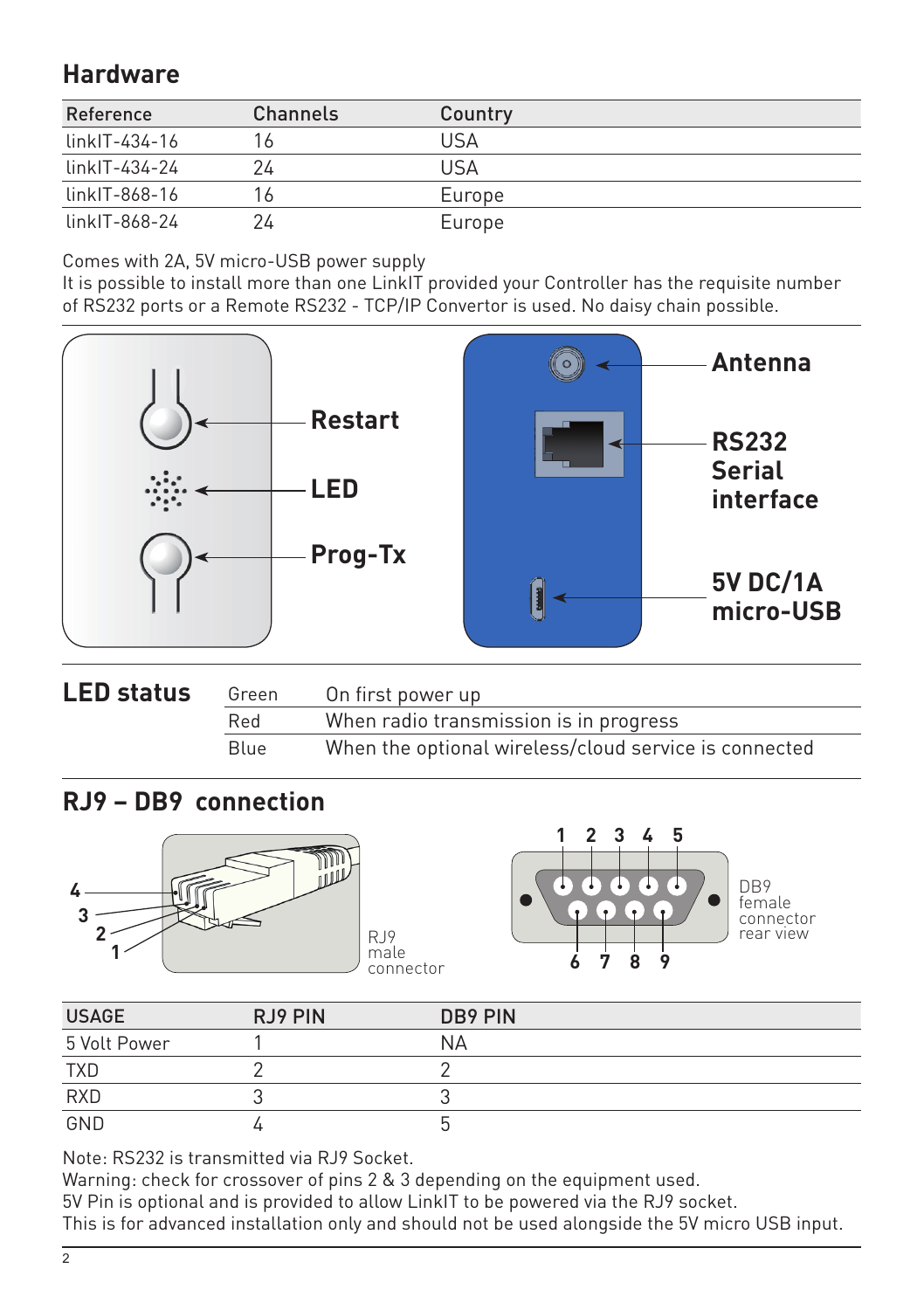## **Cabling distance**

15 meters or more if special cables are used. Cable options:

Reference Description

Serial connector with RJ9

# **CONTROL4 DRIVER:**

Control4 version required: 2.9.0 minimum Initial release date: 01-01-2020 Last modified: 01-01-2020

#### **Driver functions**

This driver enables you to use the Gaposa LinkIT in a Control 4 installation. The driver consists of a main gateway driver which communicates with LinkIT by RS232. Slave drivers then provide control over 1 motor (blind) address. The driver can control up to 16 or 24 motors.

#### **Important - Trying to control more motors than your LinkIT model can control will result in a failure to operate.**

#### **Maximum number of linkITs**

It is possible to install more than one LinkIT provided your Controller has the requisite number of RS232 ports or a Remote RS232 - TCP/IP Convertor is used.

#### **Driver installation**



Download the driver from http://www.gaposa.it/eng/linkit/ Extract the drivers from the zip file to MyDocuments/Control4/Drivers folder on your PC.

#### **First Installation**

If this is your first installation using the driver, please make sure you read the whole of this manual before touching any equipment.

We highly recommend setting up the driver in your office or shop first before installing it on site.

The RJ9 cable should be connected between the LinkIT and the Control4 controller before powering up. With the RS232 cable in place ensure LinkIT is powered from a 2 Amp 5Volt USB power source.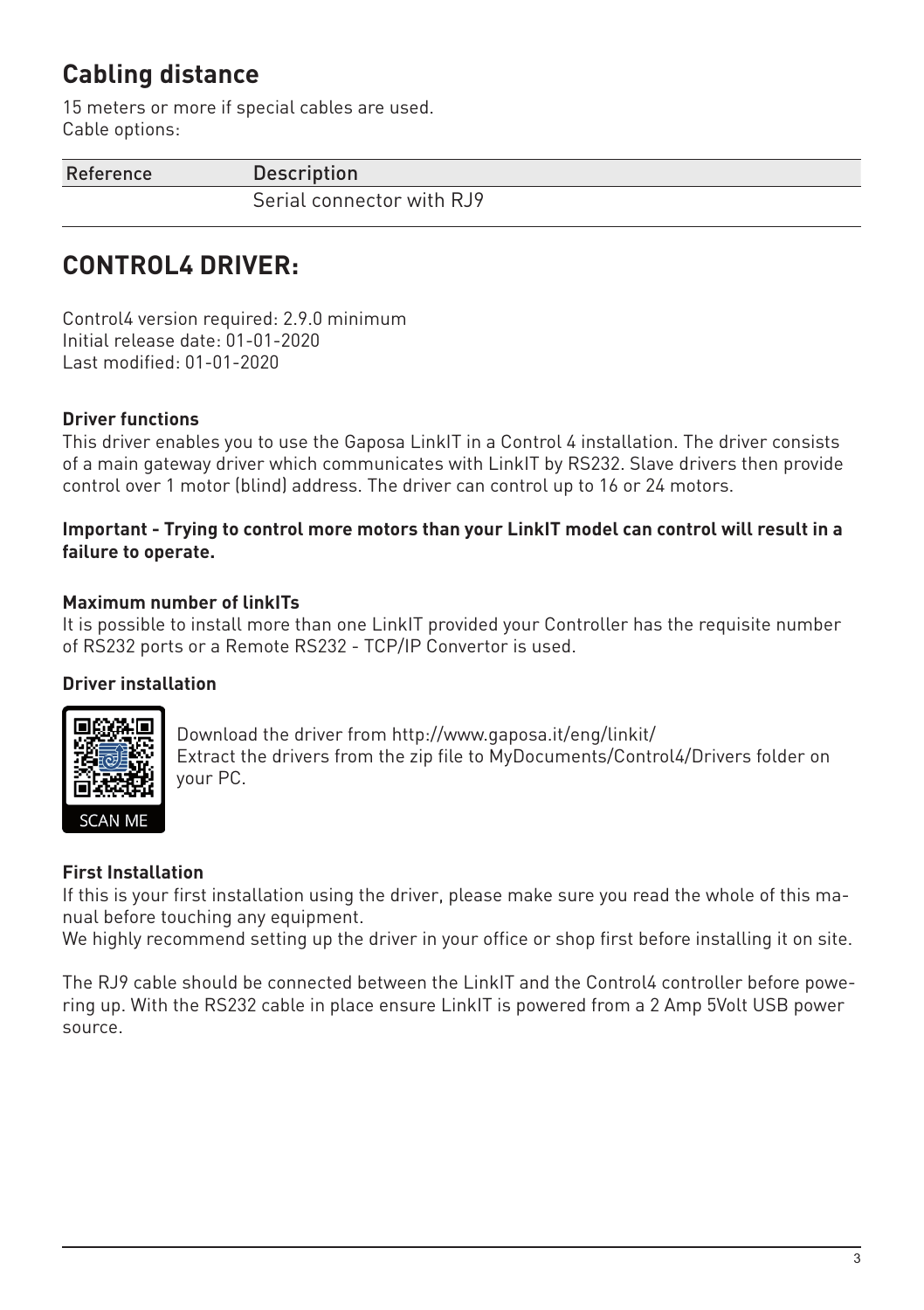## **CONFIGURING THE DRIVER**

**Important - You must install the Gaposa Blind RS232 interface driver first before adding any slave drivers.**

#### **Add master driver**

| <b>Items</b>                |                                        |  |       |                     |       |
|-----------------------------|----------------------------------------|--|-------|---------------------|-------|
| Locations                   | <b>My Drivers</b><br><b>Discovered</b> |  |       | Search              |       |
| qaposa                      |                                        |  |       |                     |       |
| Category:                   | ○ Local Online Certified Only          |  |       | <b>Clear Search</b> |       |
| -- All Categories --        |                                        |  |       |                     |       |
| Type:                       |                                        |  |       |                     |       |
| $-$ All Types $-$           |                                        |  |       |                     |       |
| Manufacturer:               |                                        |  |       |                     |       |
| -- All Manufacturers --     |                                        |  |       |                     |       |
| Control Method: All Methods |                                        |  | Sort: | Relevance           |       |
| <b>Gaposa Blind</b>         |                                        |  |       |                     |       |
| Janus                       | 11/3/2019 5:13 PM                      |  |       |                     | Local |
|                             | Gaposa Blind RS232 Interface           |  |       |                     |       |
| Janus                       | 11/3/2019 5:13 PM                      |  |       |                     | .oca  |

#### **Bind the Driver to the correct RS232 port on the controller**

| <b>Control &amp; Audio Video Connections</b> |         |                     |          |              |  |                                             |  |
|----------------------------------------------|---------|---------------------|----------|--------------|--|---------------------------------------------|--|
| Gaposa Blind RS232 Interface                 |         |                     |          |              |  |                                             |  |
| Name                                         | Type    | Connection          |          | Input/Output |  | Connected To                                |  |
| <b>Control Inputs</b>                        |         |                     |          |              |  |                                             |  |
| <b>WEISerial RS-232</b>                      | Control | RS 232              |          | <b>Input</b> |  | CA-1->SERIAL                                |  |
| <b>Control Outputs</b>                       |         |                     |          |              |  |                                             |  |
| Gaposa Blind Proxy                           | Control | <b>GAPOSA BLIND</b> |          | Output       |  | Blinds->Gaposa Blind Proxy                  |  |
| RS 232 Output Devices                        |         |                     |          |              |  |                                             |  |
| Device                                       |         | Name                | Location |              |  | Connections                                 |  |
| CA-1                                         |         | <b>SERIAL</b>       | Room     |              |  | Gaposa Blind RS232 Interface->Serial RS-232 |  |

#### **Add the slave blind driver to the room the blind is located in**

| gaposa                                                   |                   |                     |      |           |              |
|----------------------------------------------------------|-------------------|---------------------|------|-----------|--------------|
| □ Online □ Certified Only<br><b>▽ Local</b><br>Category: |                   | <b>Clear Search</b> |      |           |              |
| -- All Categories --                                     |                   |                     |      |           | $\checkmark$ |
| Type:                                                    |                   |                     |      |           |              |
| $-$ All Types $-$                                        |                   |                     |      |           | $\checkmark$ |
| Manufacturer:                                            |                   |                     |      |           |              |
| -- All Manufacturers --                                  |                   |                     |      |           | $\checkmark$ |
| Control Method: All Methods                              |                   | $\checkmark$        | Sort | Relevance |              |
| <b>Gaposa Blind</b>                                      |                   |                     |      |           |              |
| Janus                                                    | 11/3/2019 5:13 PM |                     |      |           | I ocal       |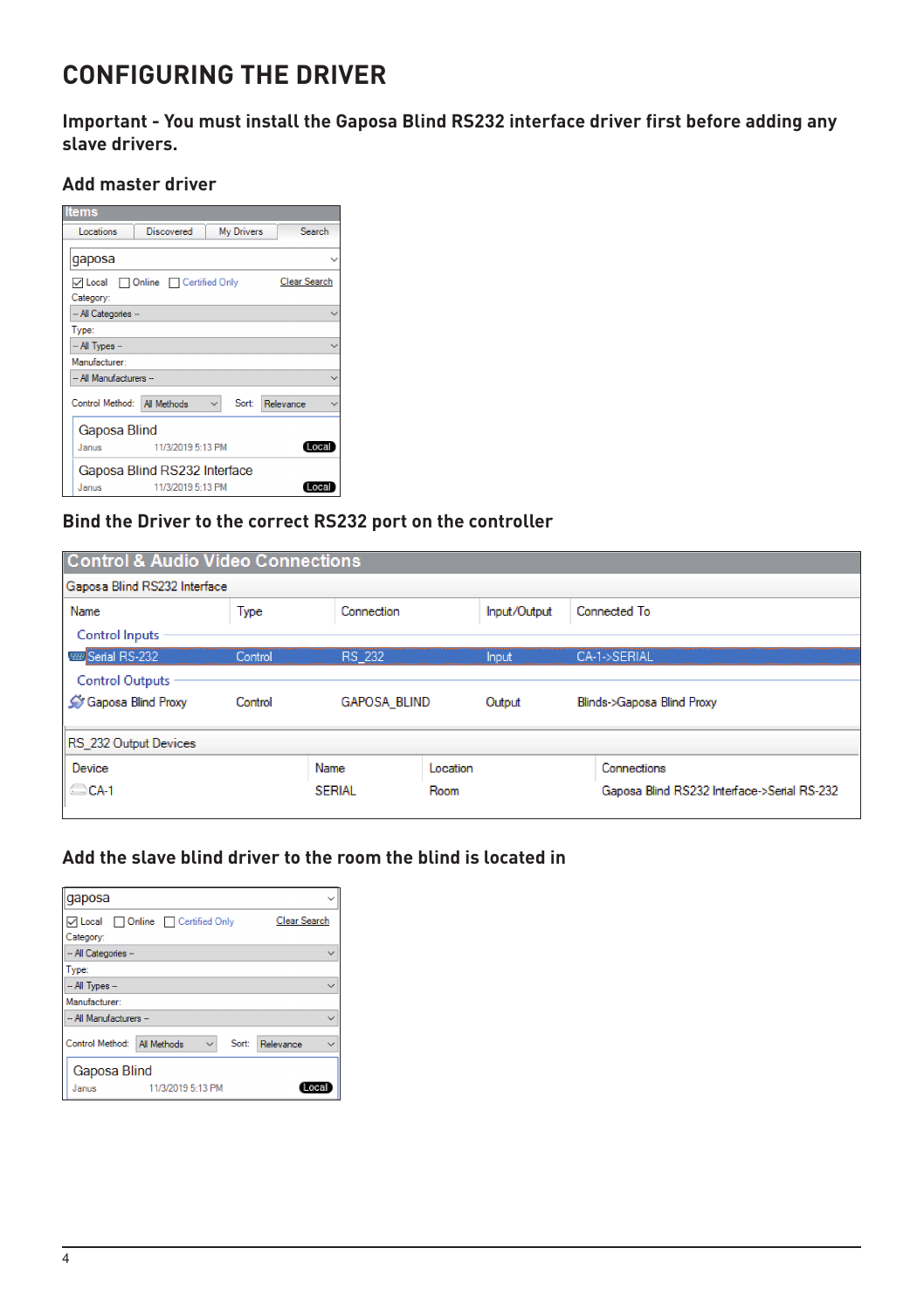#### **Configure the blind driver; see below for details:**

| <b>Advanced Properties</b>         |                                      |               |  |
|------------------------------------|--------------------------------------|---------------|--|
|                                    | Properties Actions Documentation Lua |               |  |
| <b>Driver Version</b>              | 200                                  |               |  |
| <b>Blind Channel ID</b>            | 1<br>ş                               |               |  |
| <b>Set Level</b>                   |                                      | Not available |  |
| <b>Can Stop</b>                    | <b>Yes</b>                           |               |  |
| <b>Open/Close Travel Time (sec</b> | 15                                   |               |  |
| <b>Debug Mode</b>                  | Off                                  |               |  |
| <b>Debug Subsystems</b>            |                                      |               |  |
| <b>Debug Level</b>                 | O                                    |               |  |

## **PAIRING MOTOR**

Before a motor can be controlled LinkIT must be paired to the motor. There are two options:

#### **New Motor (No handheld remote)**

- 1. Ensure you have added the LinkIt drivers to control 4 first.
- 2. Select Channel ID (Starting at 1) -
- 3. Double Click the Driver to open the control view and press the up or down button.
- 4. Press Prog-TX button or switch to the action tab and use the soft button.
- 5. Wait for the motor to go up or down
- 6. Switch to control view:
- 7. Press up if the motor travelled up and down if the motor travelled down.
- 8. Programming should now be complete.
- 9. Repeat using a different channel ID depending on the number of motors you wish to control.

To control a group of motors, add the same channel ID to all motors in the group.

#### **Existing Motor (With handheld remote)**

Ensure you have added the LinkIt drivers to control 4 first.

- 1. Select Channel ID (Starting at 1) -
- 2. Press Prog-TX on the remote control this will place the motor in linking mode
- 3. Switch to control view:
- 4. Press up if the motor travelled up and down if the motor travelled down.
- 5. Programming should now be complete.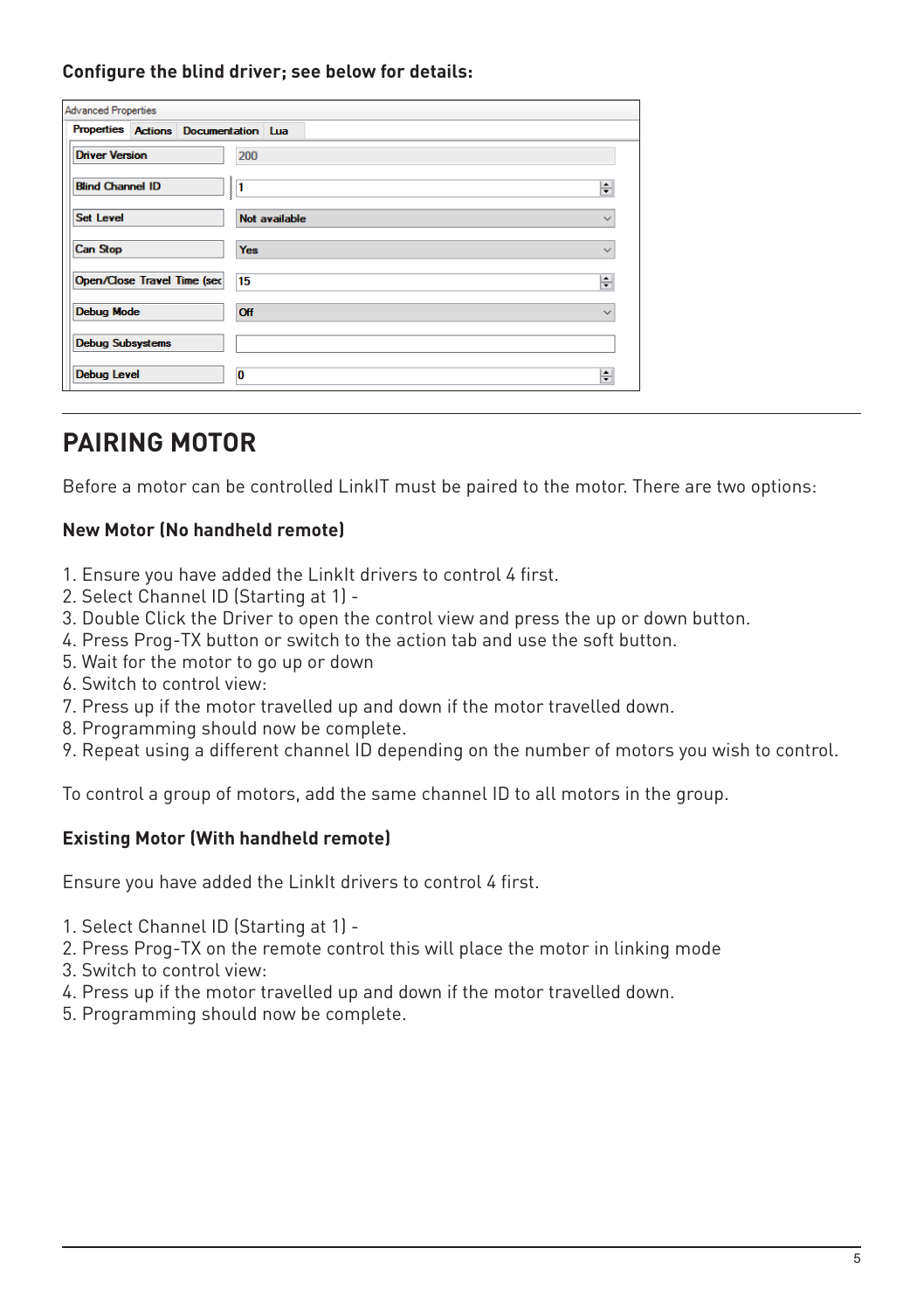## **CONFIGURATION OPTIONS**

#### **Driver Version:**

Version of Currently installed driver

#### **Blind Channel ID**

Each Motor that requires control will need a separate ID (see warning above for the maximum allowed channel allocation)

#### **Set Level**

Control4 can simulate opening the blind to a pre-set position (determined by percentage open). This is done by timing the travel from fully closed to fully open. To use this feature the travel time must be entered.

If you wish to disable this, please set this to "not available" and the open/close travel time to "0".

#### **Stop**

Stop function Enabled / Disabled

#### **Open/Closed Time**

Set the value to be used with Set Level

#### **Debug Options:**

These are functions reserved for technical support do not alter these unless directed to do so.

#### **Allocating a channel ID:**

- 1. When you have correctly allocated a Blind Channel ID in the properties tab, switch to the Actions tab. (See screenshot below)
- 2. Press Add Motor and the blind will move up or down.
- 3. Follow the motor Handset pairing guide to complete the addition of the LinkIT as a transmitter.
- 4. To delete follow the guide and instead use the Delete Motor option.

To add to an existing motor, open the channel with the handset first.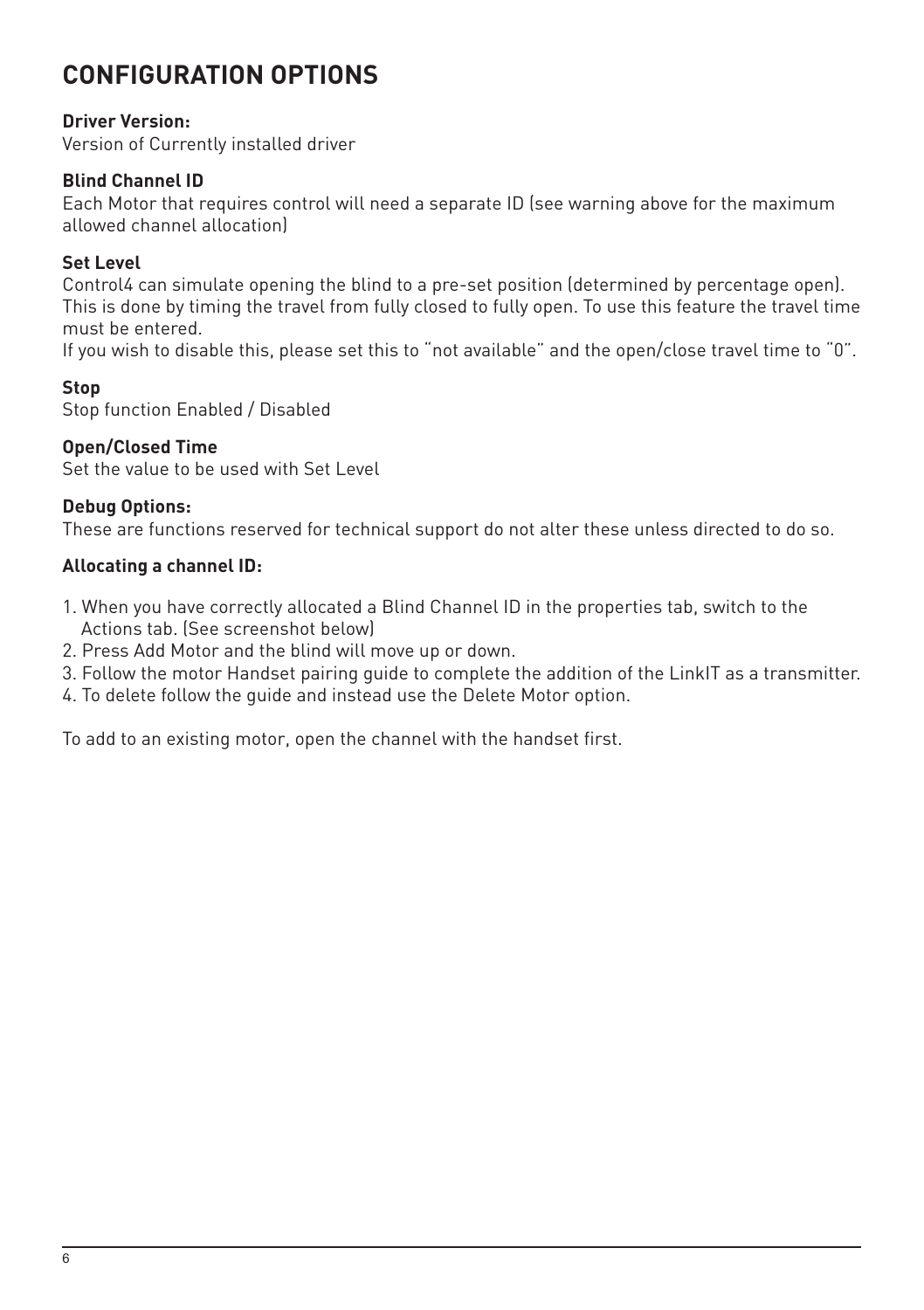# **ADVANCED ACTIONS**

#### **Tilt:**

Allows for testing of the tilt operation in motors with this feature

#### **Interim Position:**

Allows for testing of the interim position in motors with this feature.

To operate either option you will require advanced programming see below.

#### **Advanced Programming:**

The driver supports integration with third party keypads / lighting control systems. In addition to the standard features of Open/Close/Stop the driver also supports Tilt and Interim position.

The advanced options will need to be connected to a user interface though custom programming.

| <b>Blinds Actions</b>                     |              |              |
|-------------------------------------------|--------------|--------------|
| <b>GoTo Interim Position</b>              |              |              |
| Commands                                  | Conditionals | Loops        |
| <b>Blind:</b>                             |              |              |
| <b>D</b> Open<br>∩                        |              |              |
| $\circledcirc$ $\qquad \qquad \Box$ Close |              |              |
| 图 Toggle<br>∩                             |              |              |
| Stop<br>∩                                 |              |              |
| 70 Target                                 |              |              |
| <b>Device Specific Command</b>            |              |              |
| GoTo Interim Position                     |              | $\checkmark$ |
| GoTo Interim Position<br>Tilt Up          |              |              |
| <b>Tilt Down</b>                          |              |              |
|                                           |              |              |